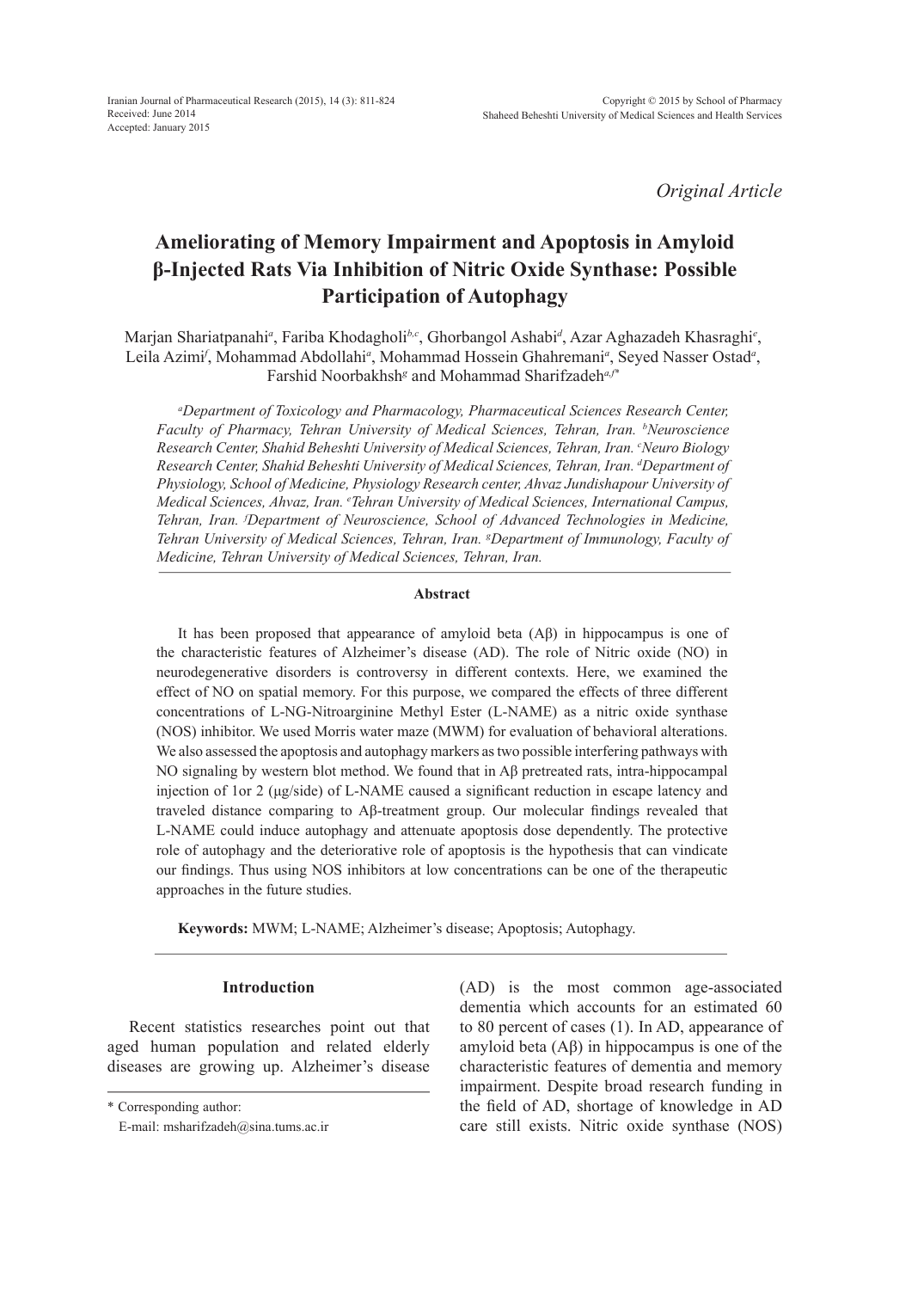can engender NO using arginine as amino acid. NO acts as a neurotransmitter which modulates long-term potentiation and longterm depression and also produces oxidants in the brain (2). Increasing of NO level leads to mitochondrial mediated apoptosis in the neurons against oxidative stress (3). On the other hand, inhibition of NO by L-NG-Nitroarginine Methyl Ester (L-NAME), a general inhibitor of NOS, in the Aβ pretreated rodents and cell cultures attenuates glutamate level and protects cells from apoptosis (4, 5). Moreover, an investigation indicated that NOS inhibitors improved memory impairment in arsenic induced rats (6). So, the dual role of NO in the neuronal system and neurodegenerative diseases is in the conflict by researchers. Autophagy is an intracellular process which eliminates damaged organelles and clears pathogenic long-lived proteins in the cytoplasm. On the other hand, autophgy can be introduced as a kind of cell death. This dual role of autophagy in different situations is on the researchers' focus (7). There are three kinds of autphagy; macro-autophagy, micro-autophagy and chaperon mediated autophagy. In the current study, we focused on macro-autophagy (*hereafter* named autophagy) which plays the most significant roles among others (8). LC3 (*Light Chain 3*) protein is one of the important factors which can trigger autophgay in the cell. Further, autophagy involved proteins, which named "Autophagy Related Genes" (ATGs) can bring on this phenomenon in all eukaryote and prokaryote cells. Protective role of autophagy against apoptosis has been shown in *in-vivo* and *in-vitro* AD models. (9,10). It has been proposed that NO could modulate autophagy in the cells (11). Recent studies demonstrated that inhibition of NOS could increase autophagic factors and thereby warranty cell survival. NO reduces LC3 and beclin-1 levels in neurodegenerative disease models such as Huntington's disease (HD) and hypoxia model (12). NOS activation induces JNK and AMPK pathway which can subsequently suppress autophagy and trigger cell death in the neurons (13, 14). Besides, the precise molecular mechanisms which can activate autophagy through NO signaling are unknown. In the current study, we determined the exact effect of NOS inhibition by L-NAME, in behavioral

spatial learning and memory, neuronal apoptosis and autophagy. Here, we aimed the protective role of autophagy that could defend cell death and improve memory function via NO signaling pathway in Aβ-injected rats.

#### **Experimental**

#### *Chemicals*

L-NAME (L-NG-Nitroarginine Methyl Ester) was supplied from Sigma (St. Louis, MO, USA).  $\text{AB}(1-42)$  was provided from Genscript (Piscataway, NJ, USA). Ketamine (Alfasan, Holland) and Xylazine (Pantex Holland B.V.) required for anesthesia before surgery. Antibodies aimed for apoptotic markers (Caspase-3, Bcl-2, Bax) and autophagic markers (LC3, ATG7, Beclin 1) and also β-actin were purchased from Cell Signaling Technology (Beverly, MA, USA). Electrochemiluminescence (ECL) kit was obtained from Amersham Bioscience (Piscataway, NJ, USA). Other chemicals which used in this experiment were obtained from commercial sources.

#### *Animals*

Adult male Wistar rats (200-250 g) obtained from faculty of pharmacy, Tehran University of Medical Sciences, were used in our study. Rats were stored in groups of four in cages. We randomly used them in various treatment groups. The rats kept at the room temperature  $(25 \pm 2 \degree C)$  under 12 h light–12 h dark cycles. Water and nutriment were freely ready for use. All experiments were done under the standard guidelines of Ethical Committee for the use and care of laboratory animals at Tehran University of Medical Sciences (No. 8069, July 2008).

#### *Surgery*

First, rats were anesthetized with *i.p* injection of 100 mg/Kg ketamine and 25 mg/Kg xylazine, and then were put in stereotaxic instrument (Stoelting, Wood Dale, IL, USA). Guide cannulas were placed in dorsal hippocampus (CA1) and fixed to the skull surface by orthopedic cement. Cannula placement was performed according to the atlas of Paxinos and Watson (15). (Anterior– posterior, 3.8 mm; media-lateral, ±2.2 mm; dorsa-ventral, 2.7 mm from bregma). Guide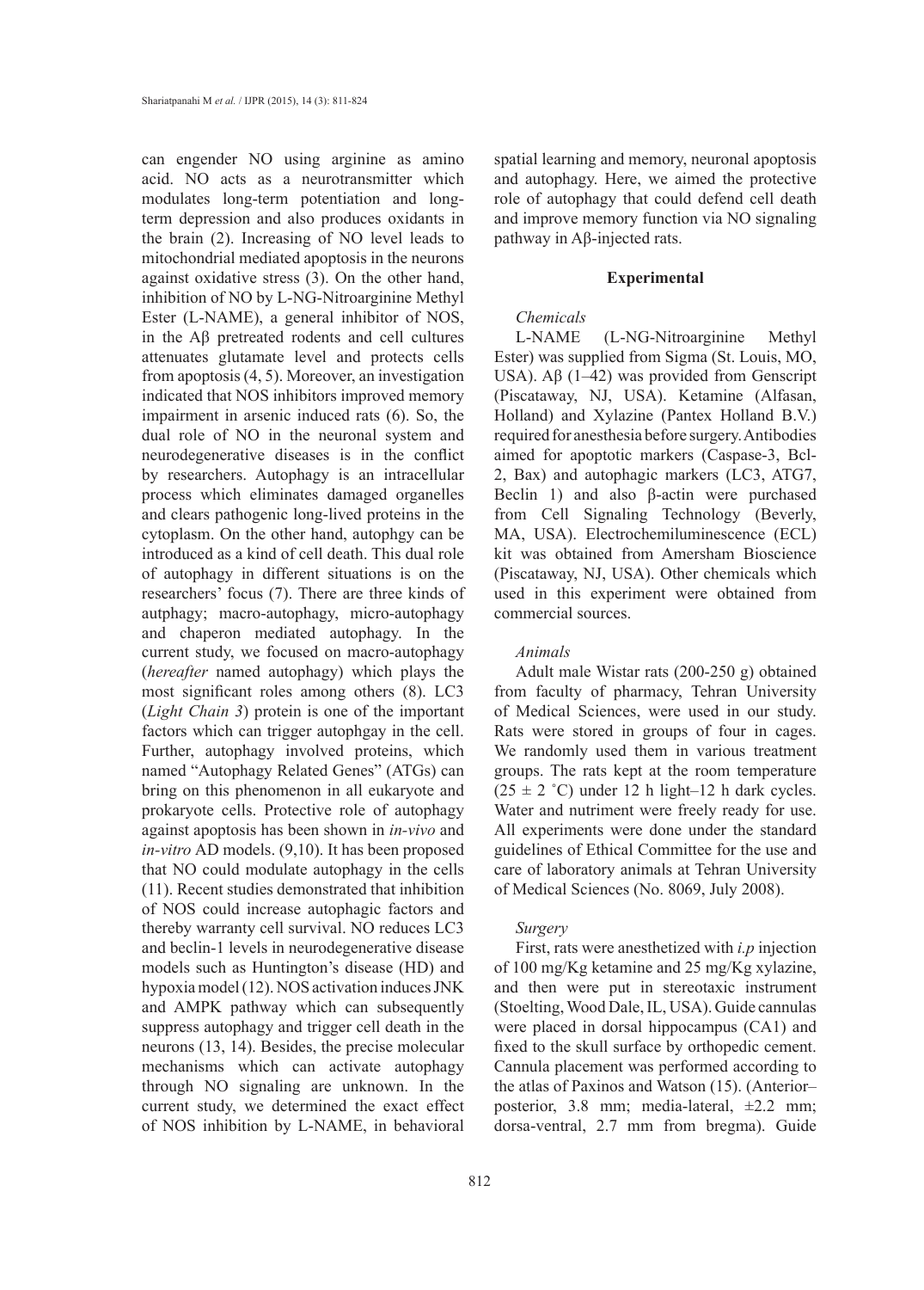cannulas (23 G) and injection needles (30 G) were used for intra-hippocampal infusion. The injection needle was linked to Hamilton syringe by a polyethylene tube. Drug infusion was performed in about one minute. Further sixty seconds was necessary for perfect exit of the drug from the needle tip by keeping the injection needle in place.

#### *Drug preparations and infusions*

L-NAME was dissolved in Saline (0.9%) to reach the final concentrations of 0.5, 1 and 2 ( $\mu$ g/ μL). Aβ was dissolved in PBS and the solution of Aβ was incubated for 5 days at 37 °C. Aβ was reached to the final concentration of 30 (ng/μL). 1 μL of L-NAME or Aβ were injected in both sides of hippocampus according to mentioned doses. On the surgery day, in treatment groups, 30 min after the infusion of Aβ, L-NAME (0.5, 1 or 2 μg/side) was injected.

## *Drug treatment*

 In the present study, animals were randomly divided into eight groups and each group (n = 6) received intra-hippocampal infusions of drugs bilaterally (1 μL/side): (I) Control group receiving normal saline  $(0.9\%)$ ; (II) Aβtreatment group, which received Aβ (30 ng/μL/ side) without receiving any treatment; (III-V) L-NAME treatment groups, which received different concentrations of L-NAME (0.5,1 and 2  $\mu$ g/ $\mu$ L/side); (VI-VIII) groups which received Aβ (30 ng/μL/side) plus mentioned concentrations of L-NAME. The latter groups went through two experimental procedures: behavioral experiments and molecular studies.

## *Behavioral procedure*

Fourteen days after drug injections, behavioral test was performed by Morris water maze (MWM). MWM task and especial considerations in this test have been explained completely (16). A hidden platform was placed in the target quadrant and rats were trained for finding this platform for 4 succeeding days (17). In the image of arena, it had 4 quadrants and the quadrant which the platform was inserted was known as target quadrant. Four trials in a day from different starting places were performed. On the 5th day, the hidden platform was removed and a probe testing trial was carried out. The animal was released from one point and allowed to swim in the pool. The time which the animal spent in the target quadrant was measured for consolidation assessment in treated rats. The rat location and different movement tracks were recorded by a camera above the MWM pool. The recorded tracks were converted to an excel data for evaluating spatial memory through different parameters like escape latency (time spent to find the hidden platform), traveled distance (the length of swimming path to reach the hidden platform), swimming speed and time spent in target quadrant by using EthoVision 3.1 tracking system (Noldus Information Technology, Wageningen, the Netherlands) (18). In our experiment, escape latency, traveled distance and swimming speed as well as time spent in the target quadrant were recorded during a period of 90 s, in probe and training trials. All of the experiments were performed between 8 AM to12 PM.

#### *Western blot analysis*

Western blot analysis was performed seven days after the drug injections. At first, the homogenization of the extracted hippocampus was performed by using a lysis buffer. Next, the samples were centrifuged at 3000 rpm and 4 °C for five minutes, and the supernatant was separated. The concentrations of the proteins were measured by Bradford's method (19). Loading buffer was added to the supernatants and heated for 5 minutes. The total proteins were loaded (60 μg protein) on 12% Sodium Dodecyl Sulfate-Poly Acrylamide Gel Electrophoresis (SDS-PAGE).Then; separated proteins were transferred to a polyvinylidenefluride membrane and probed with suitable purpose antibodies. ECL reagents and radiography on BioMax film for detection of immunoreactive polypeptides were used. We used densitometric scan of films by using image J 1.410 (NIH, USA) and normalized to *β*-actin.

## *Statistical analysis*

Results are described as mean  $\pm$  S.E.M. We used One-Way ANOVA followed by Newman–Keuls multiple comparison post hoc test for analyzing behavioral parameters and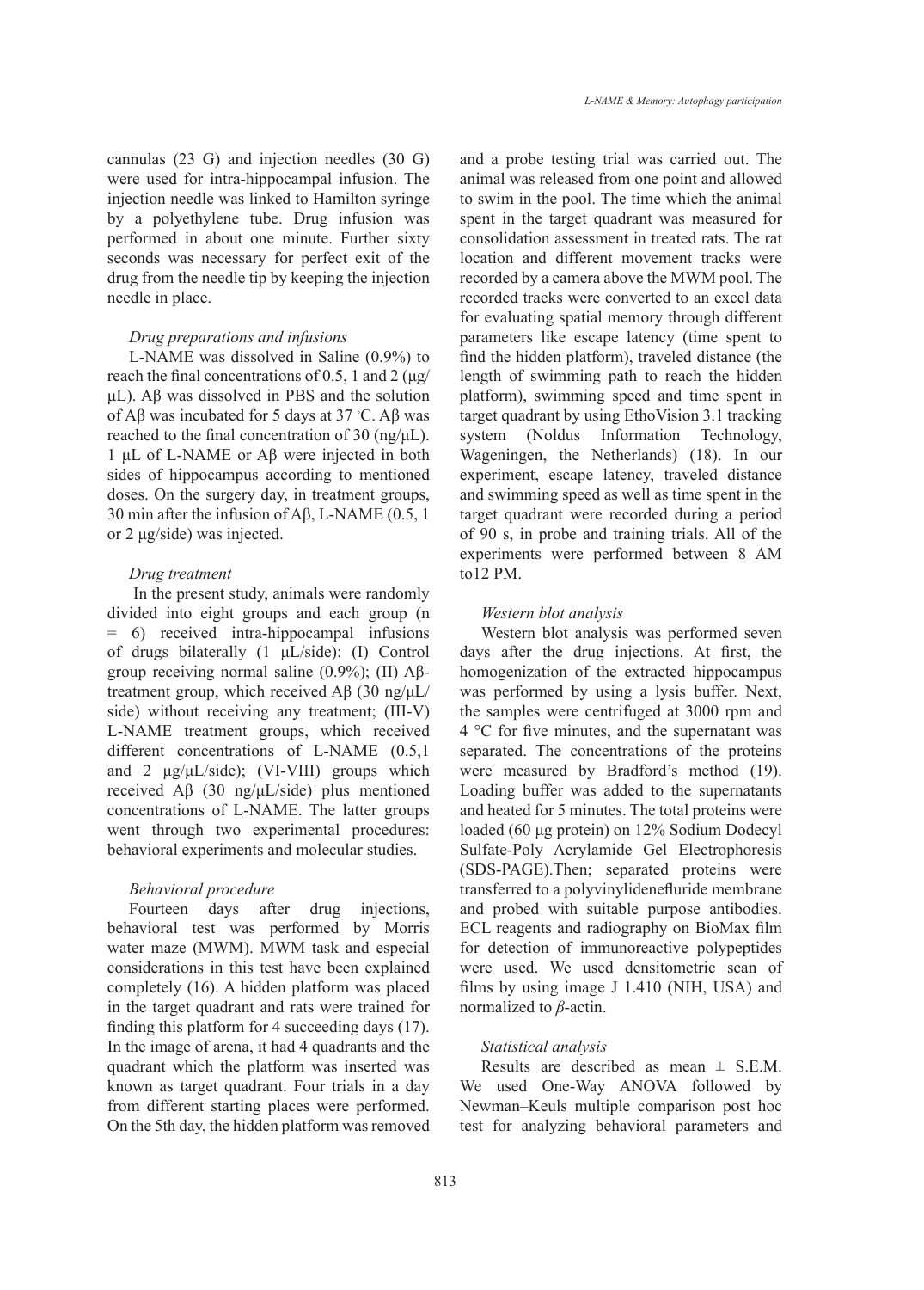

**Figure 1.** Effects of four-training trials on escape latency (A) and traveled distance (B) in L-NAME and Aβ pretreated animals. There was a significant reduction in escape latency and traveled distance in all the groups through four days of training (Figures 1 A and B). There was a significant difference between the first and the fourth day of training, measured by two factors of escape latency and traveled distance except in  $(A\beta + L-NAME\ 1\ \mu g/\text{side})$  treatment group which the traveled distance didn't decrease significantly from first day to the fourth day of training. The swimming speed was consistent during the four training days in all of the groups (data not shown). Each value explains Mean  $\pm$  S.E.M for 6-8 rats. (\*P < 0.05; \*\*P < 0.01; \*\*\*P < 0.001 shows difference between the first and the fourth days of training).

Tukey's multiple comparison post hoc test for comparing molecular scores. We also used twoway ANOVA for comparing the influence of treatment and training days on traveled distance and escape latency as measured factors in each day. p-values less than 0.05 were statistically regarded as significant.

# **Results**

#### *Behavioral results*

*Effect of training on escape latency, traveled distance, and swimming speed in the MWM*  *during four testing trials in L-NAME and amyloid beta pretreated animals* 

Escape latency, traveled distance, and swimming speed were three variables which measured in our experiment. Our data shows that all animals including the control group and the groups received different concentrations of L-NAME with or without Aβ learned how to find the hidden platform in the MWM. It was confirmed by finding a consequential reduction in escape latency and traveled distance in all the groups through four days of training (Figures 1 A and B). In addition by comparing the same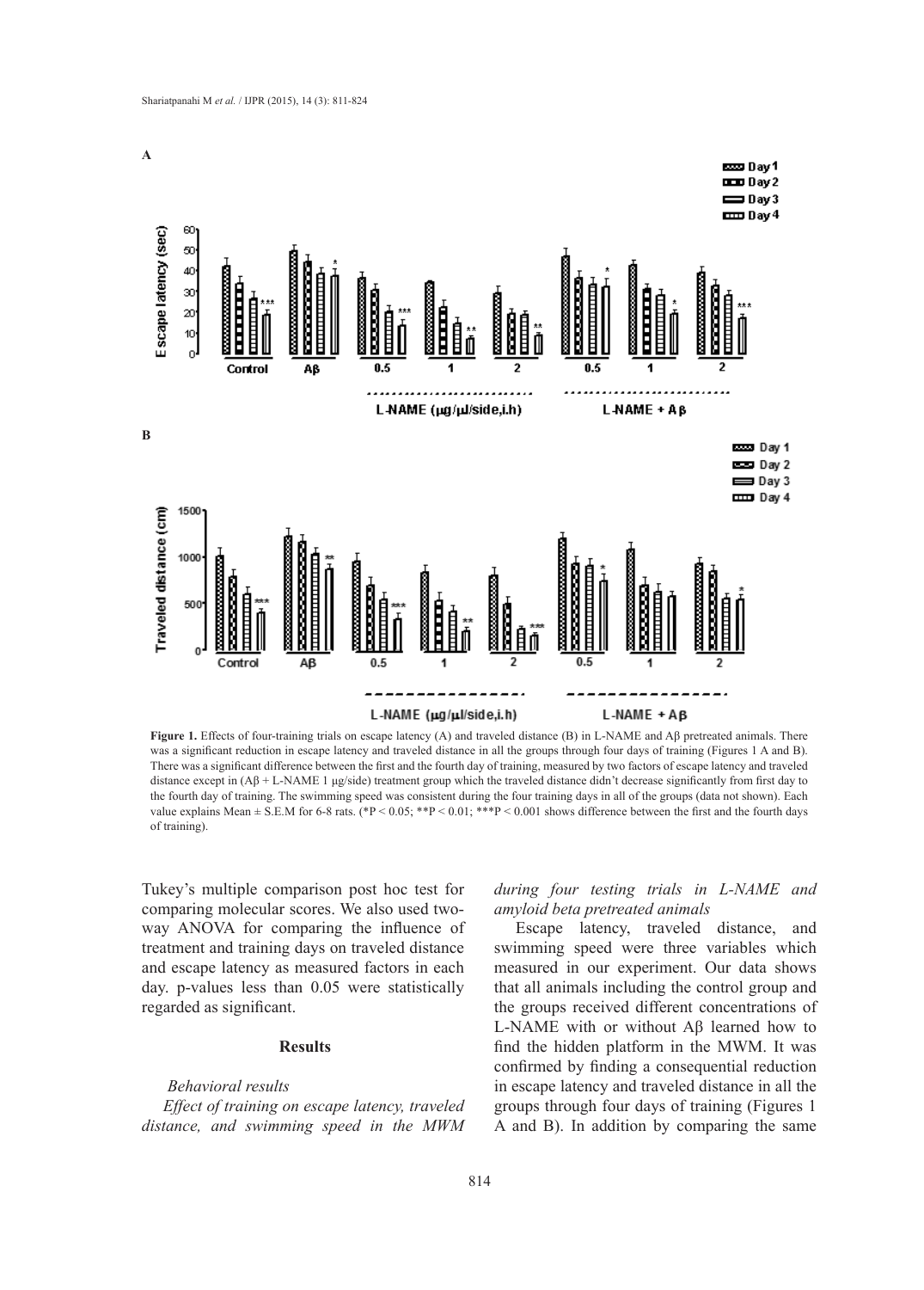training days of different groups by two way ANOVA, we found that there was a significant difference between the first and the fourth day of training, measuring by two factors of escape latency (F [3, 7] = 0.5928, P < 0.001, n=8) and traveled distance (F [3, 7] = 0.6482, P < 0.001, n=8) except in one treatment group which received  $(A\beta + L-NAME1 \mu g/side)$ . In this group, there was not a significant difference in traveled distance between the first and the fourth day of training. The swimming speed was the same during the training days in all the groups (data not shown).

*Interactive effect of administration of bilateral intra-hippocampal infusions of Aβ and different doses of L-NAME on escape latency, traveled distance, and swimming speed during training days*

L-NAME at concentrations of  $(0.5, 1$  and  $2 \mu$ g/ side) was infused bilaterally into the CA1 region of the hippocampus. As shown in Figures 2A and B, intra-hippocampal infusion of L-NAME (1or 2 μg/side) showed a significant decrease in escape latency ( ${}^{*}P$  < 0.05) compared to the control group. Moreover, treatment by 2 (μg/ side) of L-NAME, decreased traveled distance significantly comparing to the control group  $(*P < 0.05)$ . There was no significant difference in swimming speed between the control and the treatment groups (Figure 2C). The results suggest that intra-hippocampal infusion of L-NAME (1or 2 μg/side) improved spatial memory in rats without any effect on motor function, while administration of 0.5 (μg/side) of L-NAME had no effect on spatial memory. On the other hand, bilateral infusions of  $\text{A}\beta$  (30 ng/ side) into the CA1 region of the hippocampus, significantly increased the time and distance  $(***P < 0.001)$  for finding the hidden platform comparing with the control group. This data confirms that intra-hippocampal infusion of Aβ impaired spatial memory in the MWM (Figures 2 A and B). Interestingly, administration of 1or 2 (μg/side) of L-NAME with Aβ decreased the time for finding the hidden platform significantly comparing with Aβ-treated animals. (#P <  $0.05$ ) by infusion of 1 μg/side of L-NAME and ##P  $< 0.01$  by infusion of 2 μg/side of L-NAME). Also the distance which these two treatment

animals swam for finding the hidden platform, decreased significantly comparing with Aβtreated animals. ( $\#P < 0.01$  by infusion of 1  $\mu$ g/ side of L-NAME,  $\# \# \Psi \leq 0.001$  by infusion of 2 μg/side of L-NAME). According to our results, there was not a significant difference in escape latency and traveled distance between the latter treatment groups and the control group. It means that infusion of L-NAME (1 or 2 μg/side) could reverse the Aβ-induced memory deficiency. But infusion of 0.5 (μg/side) of L-NAME had not such effect.

*Effect of bilateral intra-hippocampal infusion of Aβ and different doses of L-NAME on time spent in the target quadrant in 90 s probe test*

As shown in Figure 3 treatment with L-NAME (2 μg/side, i.h ) significantly increased the time animals spent in the target quadrant in probe test ( $P < 0.05$ ) comparing to control group. But administration of 0.5 or 1 (μg/side) of L-NAME did not change this time significantly comparing to the control. Furthermore administration of amyloid beta (30 ng/side) into the CA1 region of the hippocampus decreased this time significantly  $(*P < 0.01)$  compared to the control group. The time increased significantly by administration of 1or 2 (μg/side) of L-NAME after infusion of amyloid beta (#P < 0.05) comparing to A $\beta$ treatment group. Under our investigation, there is not a significant difference in time spent in the target quadrant on the test day between the latter treatment groups and the control group .It means that infusion of 1 or 2 ( $\mu$ g/side) of L-NAME could reverse the Aβ-induced memory deficiency while 0.5 (μg/side) of L-NAME infusion had no effect.

#### *Molecular results*

*Interactive effect of administration of bilateral intra-hippocampal infusions of Aβ and different doses of L-NAME on expression of Caspase-3, Bcl-2 and Bax as apoptotic markers*

To determine whether L-NAME affects apoptosis pathway, we evaluated the level of three important apoptotic markers (Cleaved caspase-3, Bcl-2 and Bax) by Western blot analysis. As shown in Figure 4B, the cleavage of caspase-3 significantly decreased  $(*P <$ 0.05) when L-NAME (1 or 2 μg/side) is used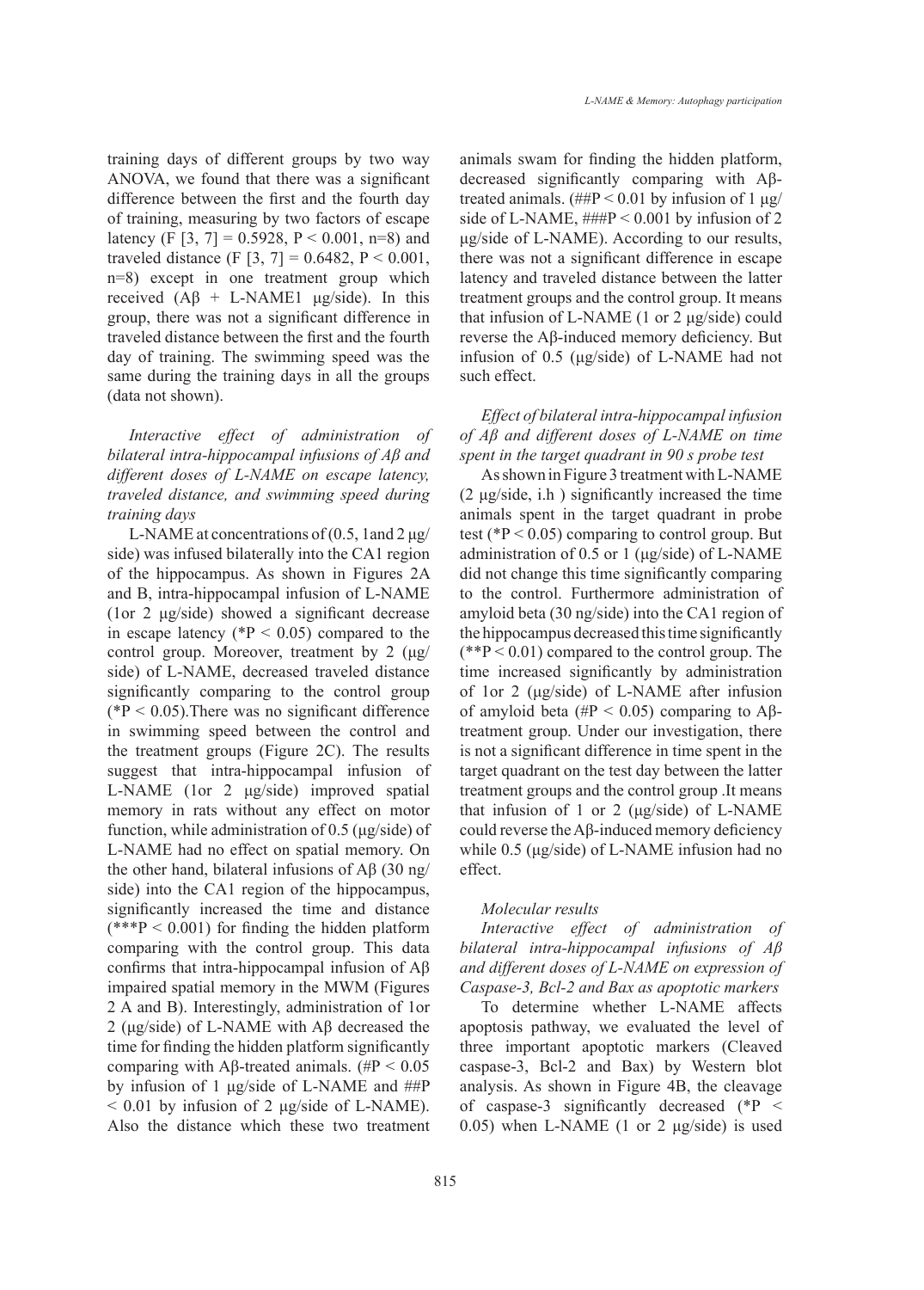

Figure 2. Effects of different concentrations of L-NAME infusion on escape latency (A), traveled distance (B), and swimming speed (C) during the testing trials. Hippocampus infusion of L-NAME (1, 2 μg/side, i.h) showed a significant decrease in escape latency compared to the control group. Treatment by L-NAME (2 μg/side, i.h) decreased traveled distance significantly comparing to the control group (Figures 2 A and B).There was no significant difference in swimming speed between the control and the treatment groups (Figure 2C). Intra-hippocampal infusion of Aβ significantly increased the time and distance for finding the hidden platform comparing with the control group. Intra-hippocampal infusion of 1, 2 (μg/side) of L-NAME with Aβ decreased the time and distance for finding the hidden platform significantly in comparison with Aβ treated animals. Each point explains Mean  $\pm$  S.E.M for 6-8 rats. (\*P < 0.05; \*\*\*P < 0.001 different from control group, #P < 0.05; ##P < 0.01; ###P < 0.001 different from Aβ-treated group)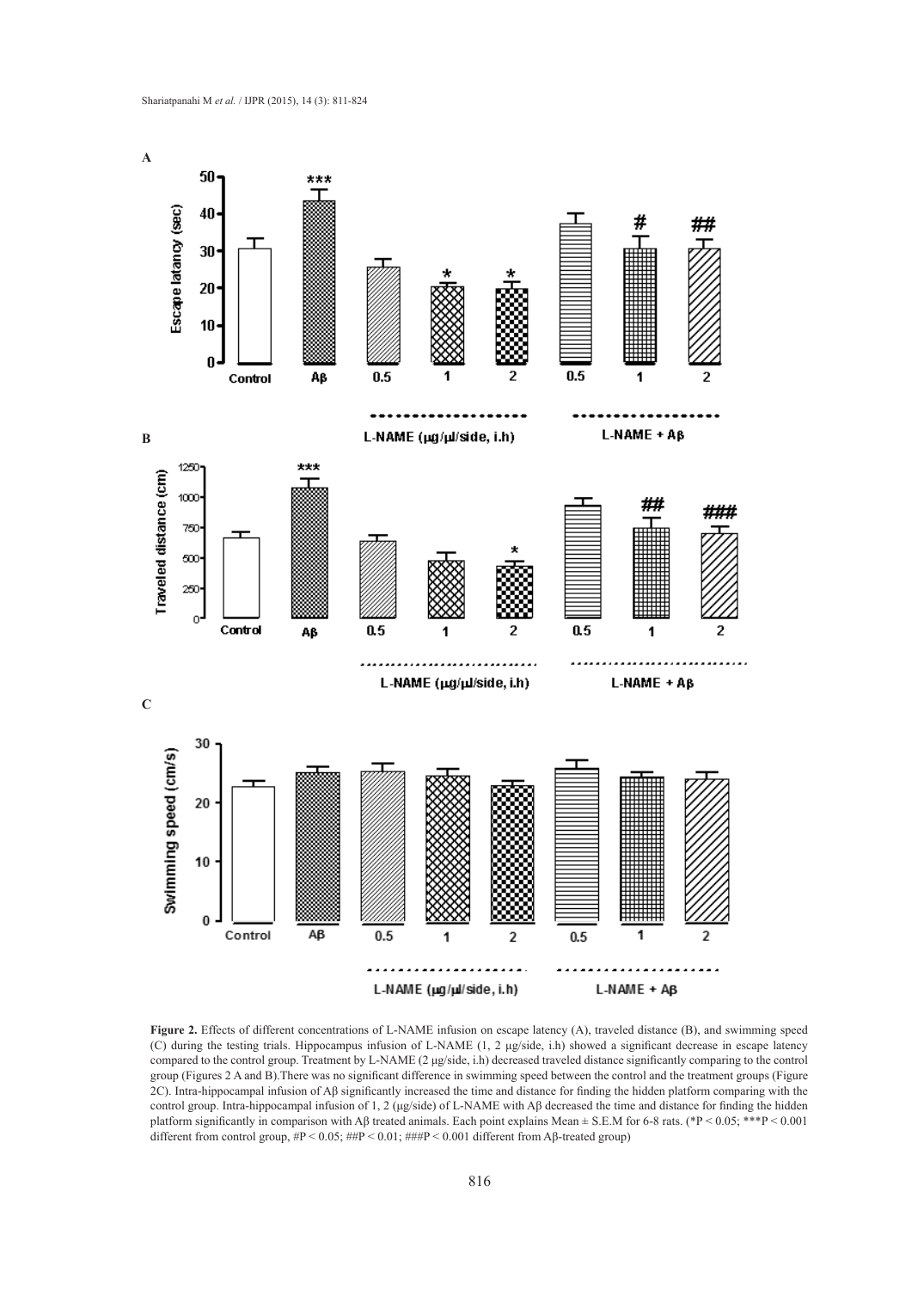

**Figure 3.** Interactive effect of administration of bilateral intra-hippocampal infusion of Aβ and different doses of L-NAME on time spent in target quadrant in 90 sec probe test. Treatment with L-NAME (2 μg/side, i.h) significantly increased the time animals spent in the target quadrant comparing to control. Furthermore administration of Aβ (30 ng/side) into the CA1 region of the hippocampus decreased this time significantly compared to the control. The time increased significantly by administration of 1or 2 (μg/side) of L-NAME after infusion of amyloid beta comparing to Aβ-treatment group. Each point shows the mean ± SEM for 6–8 rats. (\*P < 0.05; \*\*P < 0.01 different from control group, #P < 0.05 different from Aβ-treatment group)

comparing to the control group. Densitometric analysis revealed that administration of  $1$  or  $2(\mu g)$ side) of L-NAME decreased the level of cleaved caspase-3 about 2.7-fold compared to the control group while administration of 0.5 (μg/side) of L-NAME had no effect on cleavage of caspase-3. In this study, we determined L-NAME's effect on Bcl-2/Bax ratio too. We found that administration of 2 (μg/side) of L-NAME led to a significant decrease in Bax expression and an increase in Bcl-2 expression comparing to the control group ( $P < 0.05$ ). In treatment group with L-NAME (2 μg/side), the ratio of Bcl-2/ Bax increased by about 1.6-fold compared to the control group. But administration of 0.5 or 1 (μg/side) of L-NAME did not change the Bcl-2/Bax ratio significantly comparing to the control group (Figure 4C). On the other hand, treatment by Aβ showed a significant increase in cleavage of caspase-3 comparing to the control group (\*\* $P < 0$ . 01). This increase was remarkably attenuated by administration of 1or 2 (μg/side) of L-NAME. Densitometric analysis show that administration of 1or 2 (μg/side) of L-NAME decreased cleavage of caspase-3 by about 1.8-fold comparing to Aβ treatment group (##P < 0.01), While administration of 0.5 ( $\mu$ g/ side) of L-NAME had not such effect (Figure 4B). Furthermore, we found that the increase of apoptosis in Aβ-injected rats went along with a significant increase in Bax expression and a decrease in Bcl-2 expression  $(*P < 0.01)$ . Our results show that in Aβ treatment groups, infusion of 0.5 (μg/side) of L-NAME increased Bcl-2/Bax ratio by 3. 9-fold (# $P < 0.05$ ), while administration of 1or 2 (μg/side) of L-NAME increased Bcl-2/Bax ratio by about 4.3-fold (##P  $<$  0.01) comparing to A $\beta$  treatment group. (Figure 4C). Our data provide compelling evidence that there is not a significant difference in expression of apoptotic markers (Caspase-3 and Bcl-2/ Bax) between the latter treatment groups (Aβ + L-NAME 0.5, 1 or 2 μg/side) and the control group; it means that L-NAME at mentioned concentrations could significantly reverse the apoptosis caused by Aβ infusion.

# *Interactive effect of administration of bilateral intra-hippocampal infusions of Aβ and different doses of L-NAME on expression of LC3, ATG7 and Beclin 1 as autophagic markers*

To determine whether L-NAME affects autophagy pathway, we evaluated the level of three pivotal autophagic markers (LC3, ATG7, and Beclin 1) by Western blot method. As shown in Figure 5B, LC3II/LC3I ratio significantly increased when 1 (μg/side) of L-NAME is used compared to the control group  $(*P < 0.01)$ .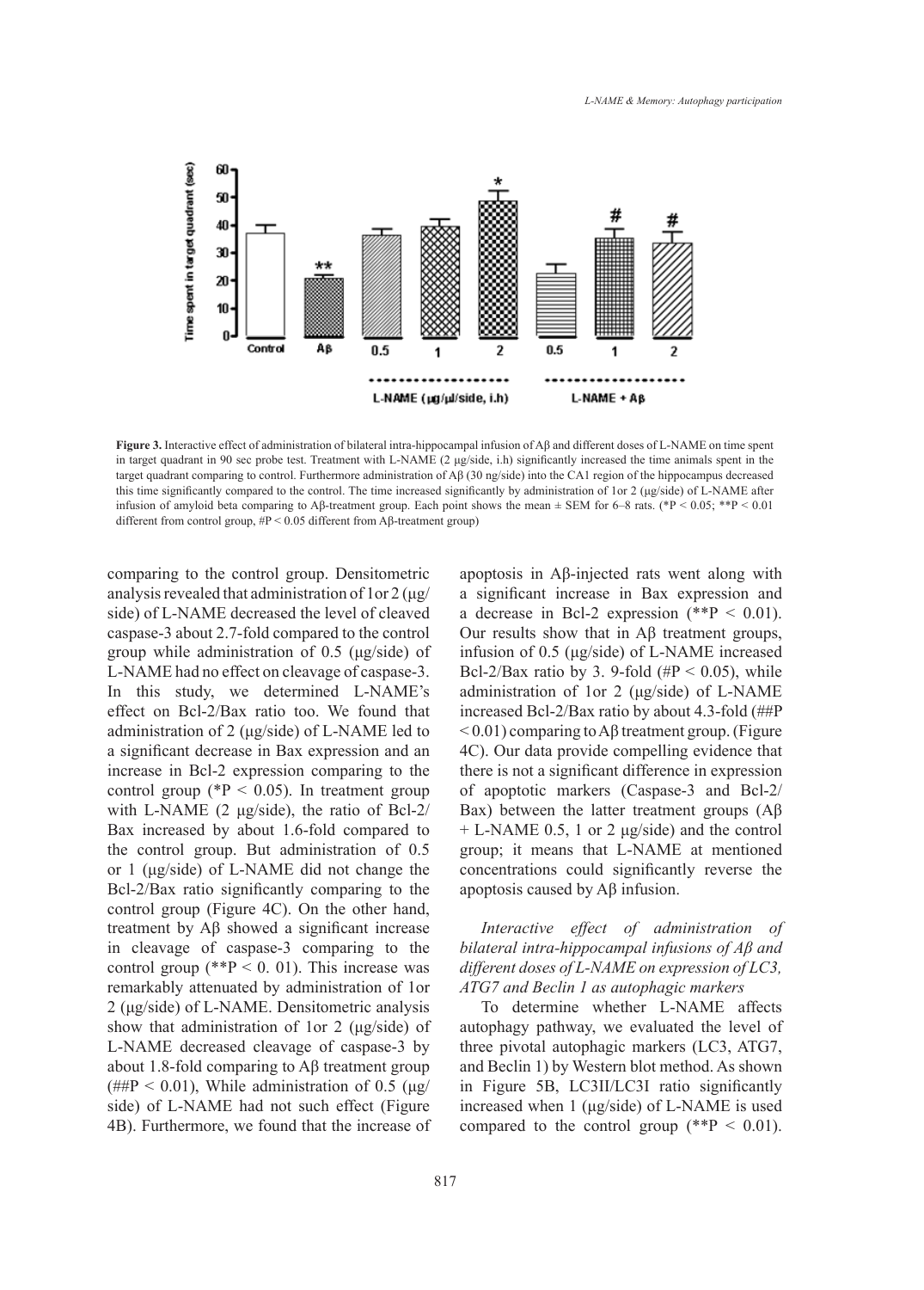**Cleaved caspase3 Bcl-2 Bax β-actin** 17 kDa 28 kDa 45 kDa 20 kDa

**B**

**A**



**C**



**Figure 4.** Western blot analysis to measure the effect of L-NAME treatment on the expression of Caspase-3, Bcl-2 and Bax in the hippocampus of rats. (A) 60 μg proteins were alienated on SDS-PAGE, western blotted, probed with specific primary antibodies, and reprobed with control loading antibody (One typical western blot of each antibody is shown: n = 6). (B) The densities of cleaved caspase-3 bands were evaluated and their ratios to β-actin were measured. (C) The densities of Bcl-2 and Bax bands were measured and the ratio of Bcl-2 to Bax was evaluated. Each point shows the mean  $\pm$  SEM. (\*P < 0.05; \*\*P < 0.01 different from the control group, #P < 0.05; ##P < 0.01 different from the Aβ-injected group)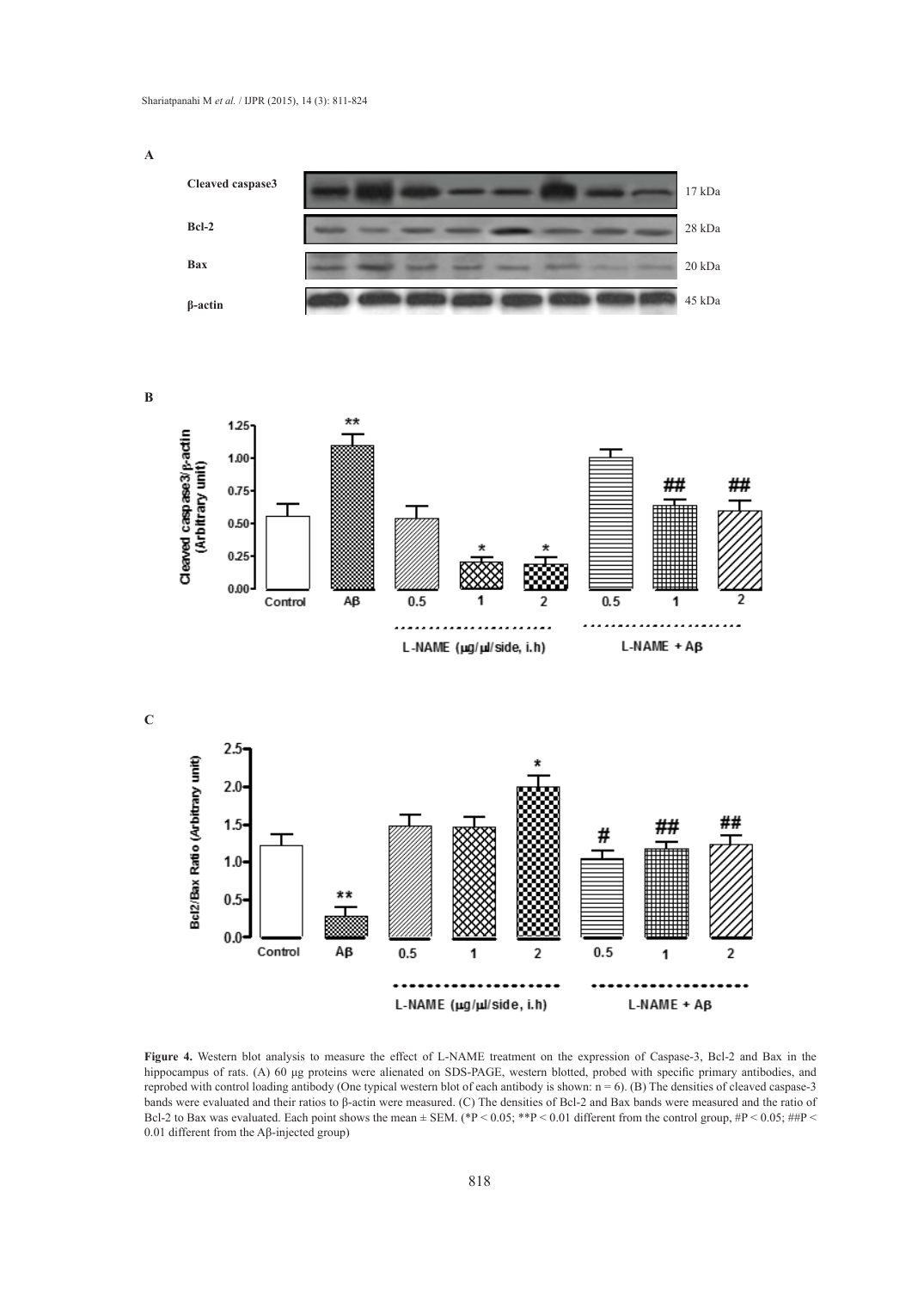Densitometric analysis revealed that LC3ІІ/ LC3I ratio increased by about 1.7-fold with administration of L-NAME (1 μg/side) comparing to the control group while administration of 0.5 or 2 (μg/side) of L-NAME had no effect on LC3II/LC3I ratio. In this study, we determined L-NAME's effect on ATG7 protein expression too. The level of ATG7 significantly increased in groups which received 1 or 2 (μg/side) of L-NAME compared to the control group (\*\*P < 0.01 by infusion of 1 μg/side of L-NAME and  $*P < 0.05$  by infusion of 2 µg/side of L-NAME). But administration of 0.5 (μg/side) of L-NAME did not change ATG7 protein level significantly compared to the control group. Densitometric analysis revealed that ATG7 protein level increased by about 2.2-fold with administration of 1 (μg/side) of L-NAME and by about 1.8-fold with administration of 2 (μg/side) of L-NAME comparing to the control group (Figure 5C). Besides, as shown in Figure 5D, treatment with L-NAME (1 or 2 μg/side) led to a significant increase in Beclin 1 protein level compared to the control group (\*\* $P < 0.01$ ). Our data shows that Beclin 1 protein level increased by about 2.1-fold in the L-NAME (1or 2 μg/side) treated groups compared to the control group while administration of 0.5 (μg/side) of L-NAME had no effect on Beclin 1 protein expression. On the other hand, L-NAME increased LC3, ATG7 and Beclin 1 levels as autophagic markers in Aβ-injected rats. Treatment by Aβ didn't show any significant change in the LC3II/LC3I ratio comparing to the control group. In Aβtreated rats administration of 1or 2 (μg/side) of L-NAME significantly increased LC3II/LC3I ratio by about 1.5-fold in comparison with Aβinjected rats  $(\text{HP} < 0.05)$  while administration of 0.5 (μg/side) of L-NAME had not such effect (Figure 5B). Also treatment by Aβ didn't show any significant change in the expression of ATG7 protein, comparing to the control group. Our data shows that administration of 1 (μg/side) of L-NAME in Aβ-pretreated rats, significantly increased ATG7 protein expression by about 1.5-fold comparing with Aβ-injected rats (##P  $< 0.01$ ) while administration of 0.5 or 2 (μg/ side) of L-NAME had not such effect in Aβpretreated rats (Figure 5C). Additionally, we measured the level of Beclin 1 by Western blot

analysis. Pretreatment by Aβ didn't show any significant change in the expression of Beclin 1 protein level comparing to the control group. But administration of 1or 2 (μg/side) of L-NAME in Aβ-pretreated rats, significantly increased Beclin 1 protein expression by about 1.5-fold comparing to Aβ-injected rats ( $\#$ P < 0.01 by infusion of 1 μg/side of L-NAME,  $#P < 0.05$  by infusion of 2 μg/side of L-NAME), while administration of 0.5 (μg/side) of L-NAME, did not change the Beclin 1 protein expression significantly in Aβinjected rats (Figure 5D).

#### **Discussion**

An important problem of neurological diseases such as AD, hypoxia, and ischemia, is cognitive dysfunction, that there is a prompt need to focus on the mechanisms of such disorders. In this study we examined NO as the probable interfering factor in AD. We compared the effects of different concentrations of L-NAME as a NOS inhibitor by testing behavioral and molecular alterations. As it is proved in other studies, NO makes soluble guanylate cyclase which will produce cGMP. Production of cGMP can lead to activation of PKG in the neurons (20, 21). It is confirmed that NO has an important role in physiology and pathology of AD (22, 23). Recent studies show that NO is a major molecule that regulates some physiological process of neurons in brain (24-26). All of the studies showed that NOSs have an important role in neurodegenerative disorders in rodents. The best way to understand the biological mechanism of NO is using different concentrations of NO (27). It has been shown that the rats which were infused by Aβ, had high nNOS or iNOS activity (28). Studies showed that the synthesis of NO and nitration of proteins could impair cognitive behavior. In brain seizures which caused by Aβ (25–35) peptide, iNOS has an important role, because it can produce excessive NO which can lead to cognitive deficiency (29). Moreover, there are many antithetic studies about the role of NO in neurodegenerative diseases. It has been shown that nitrite level went up in  $\overrightarrow{AB}$  (25–35)-treated group and L-NAME pretreatment could reverse these changes (30). Concentration of NO is important in its reaction under cellular stress.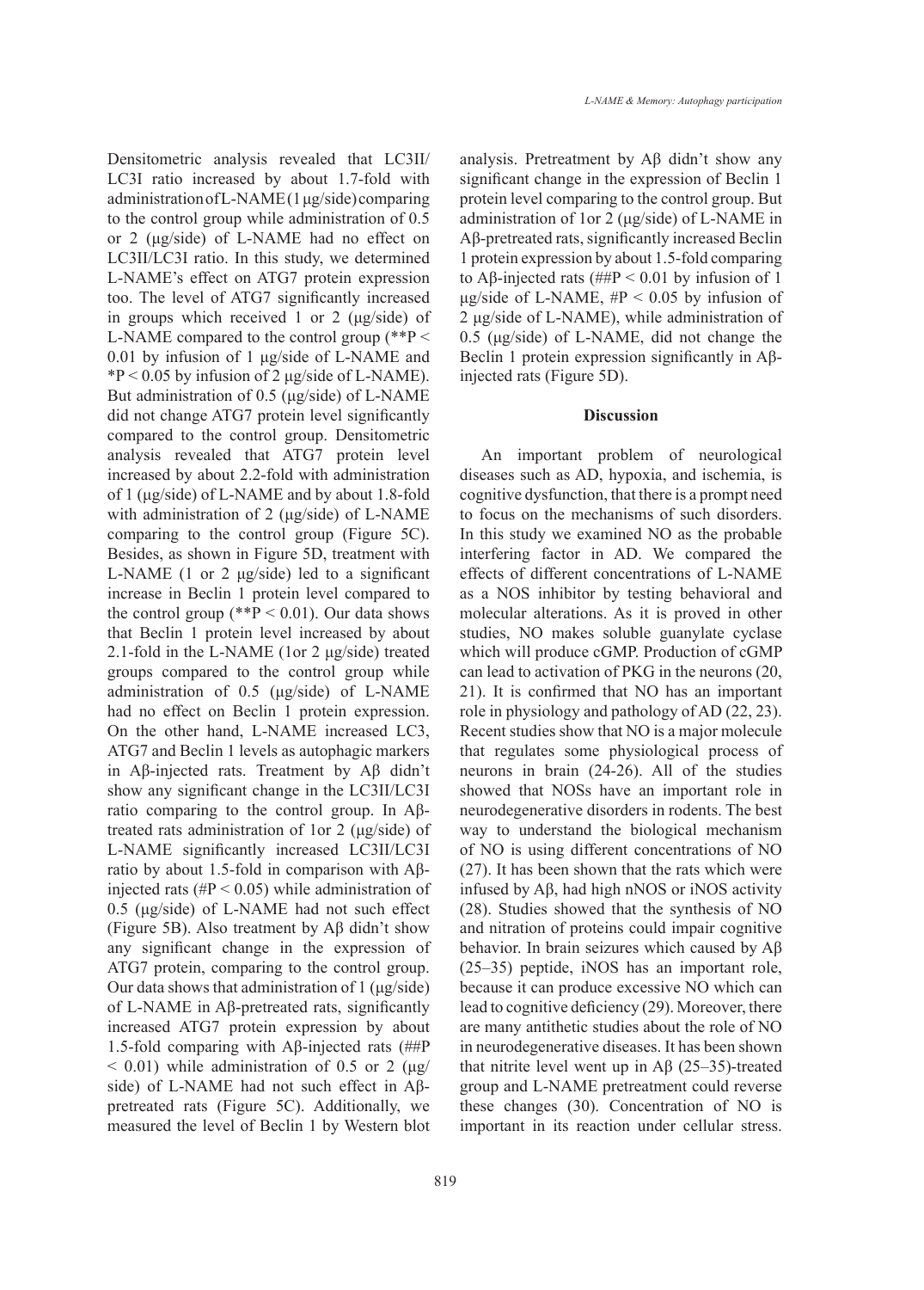

**Figure 5.** Western blot analysis to measure the effect of L-NAME treatment on the LC3, ATG7 and Beclin 1 expression in the hippocampus of rats. (A) 60 μg proteins were alienated on SDS-PAGE, western blotted, probed with specific primary antibodies, and reprobed with control loading antibody (One typical western blot of each antibody is shown:  $n = 6$ ). (B) The densities of LC3I and LC3II bands were evaluated and the LC3ІІ/LC3І ratio was measured. (C) The densities of ATG7 bands were evaluated and their ratios to β-actin were measured. (D) The densities of Beclin 1 bands were evaluated and their ratios to β-actin were measured. Each point shows the mean  $\pm$ <br>SEM (AD 60.05, \*\*B 60.01 different from the expression #D 60.05, ##D 60.01 different SEM. (\*P < 0.05; \*\*P < 0.01 different from the control group,  $\#P$  < 0.05;  $\#HP$  < 0.01 different from the Aβ-injected group).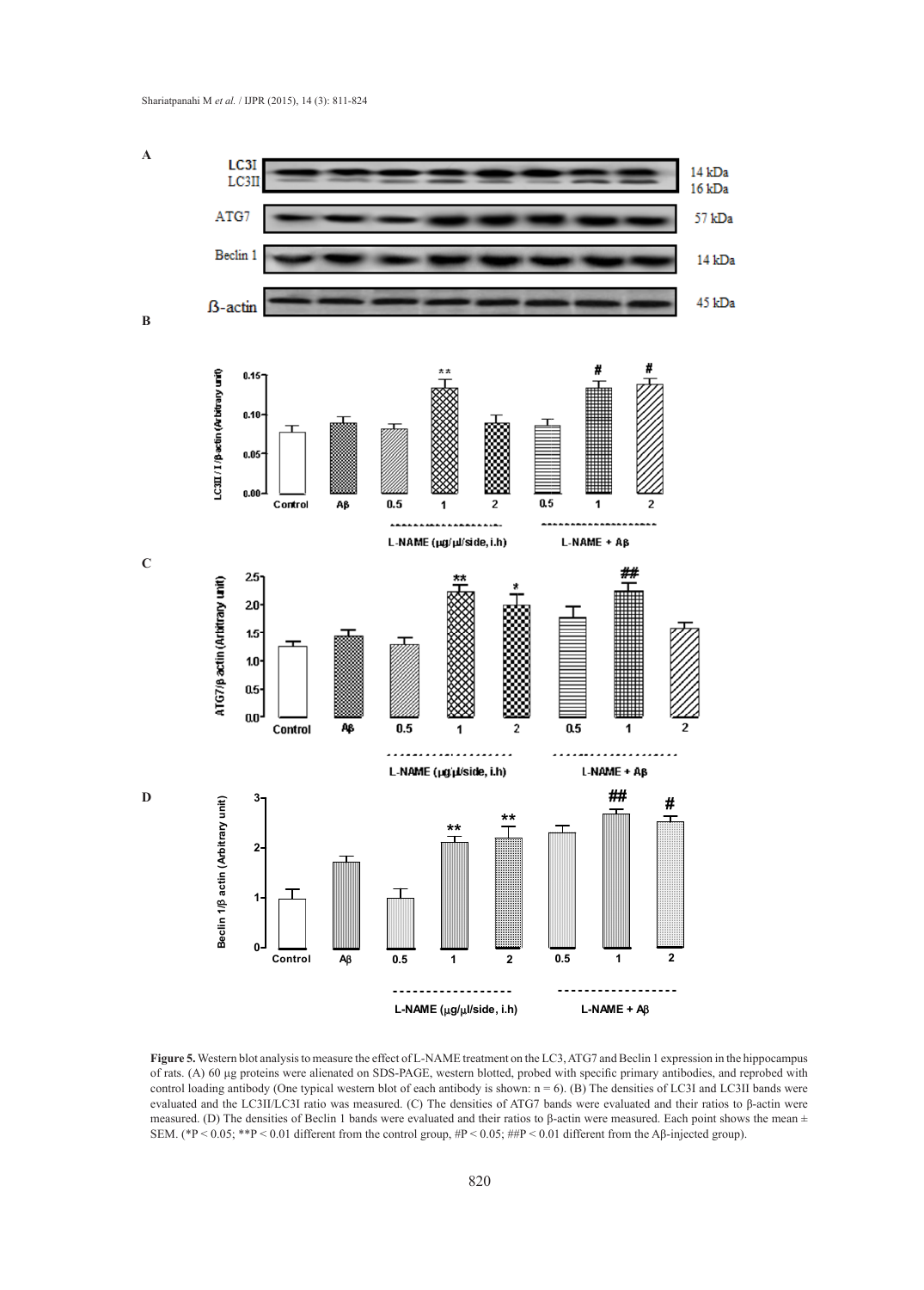At low concentrations of NO, oxidation of the substrate is predictable, on the other hand at high concentrations, NO has nitrosative effect that leads to nitration of proteins and neuronal death (29). It means that there is a U-shaped dose-effect curve. When drugs are affecting through various mechanisms and biological systems we will have such U-shaped curves .There are some hypothesis about these curves such as tachyphylaxis or receptor fatigue that leads to asymptotic response in high doses of drugs (31). Some authors claim that the distinct effects of low concentrations of NO are linked to inhibition of caspases and apoptosis which cause memory improvement. Besides, by oxidative stress induced by amyloid beta, the nNOS activity may be decreased and subsequently iNOS activity will be increased which can cause memory impairment and toxicity (29). Although the role of NO in brain is complex and has controversy but it is proved that high doses of L-NAME can impair memory while low doses of L-NAME can promote memory and these low doses of L-NAME, can antagonize memory deficiencies that caused by decreasing of NMDA, as there are investigations showing that using a NMDA receptor antagonist can lead to memory impairment (32-34). An investigation confirmed that reduction in NO level has a protective role in HD by interfering different pathways because one reason of toxicity is activation of NMDA receptors that leads to neurotoxicity in neurodegenerative disorders like HD, PD and AD and another reason would be overproduction of NO that can cause excitotoxicity (35). We can conclude that time of administration and concentration of NO are two predominant factors in NO function (27, 32). Moreover, our study indicated that treatment of animals by distinct concentrations of L-NAME could decrease escape latency, traveled distance and apoptotic proteins levels compared to control group. Also according to our behavioral and molecular results, L-NAME could reverse the Aβ-induced memory deficiency by decreasing the apoptotic markers in a dose dependent manner. It is important to note that behavioral and molecular evaluations were determined in two different set points. Molecular changes debuts faster and earlier than behavioral changes (36). Molecular

alterations have occurred within 7 days but they have decreased at  $20<sup>th</sup>$  day, while the behavioral changes were detectable by MWM test. It shows that molecular changes occur before the onset of behavioral abnormalities in Aβ-injected rats (37). According to mentioned papers, high doses of NO can activate apoptosis and our results point out that tiny inhibition of NOS protects brain against Aβ related toxicity. Our data in this study indicate the involvement of NO in AD experimental model. On the other hand, we evaluated autophagy markers to determine its probable interference with NO signaling in Aβ-treated rats. Neurodegenerative disorders may produce mutant proteins that can be removed with autophagy through degradation and also any problem in autophagy pathway will cause accumulation of their toxicity (38, 39). Investigations show that NO can diminish autophagy process by preventing from autophagosome formation. Interestingly, NO can reduce autophagy in different cell lines by two main mechanisms: 1. NO prevents the activity of Jun N-terminal kinase1 (JNK1) by S-nitrosylation that leads to reduction in Bcl-2 phosphorylation. So Bcl-2–Beclin 1 interaction will be increased and Beclin 1– hVps34 association will be disturbed. 2. NO can activate mTORC1 by interfering of TSC2 and IKKβ. These two mechanisms are not dependent to each other and are active in autophagy caused by starvation (12). On the other hand, some researches claim that NO activates autophagy related genes in the cells (40). Other investigations confirm that autophagy inducers can be protective in neurodegenerative disorders (39, 41). The paradoxical role of autophagy in the brain still remains unclear. Our results show that the protective concentrations of L-NAME can enhance autophagy pathway comparing to the control group. Conceivably, autophagy activation in rats treated by effective concentrations of L-NAME, increased cell survival and improved memory in Aβ-pretreated rats. So, we suggest that function of autophagy can be protective in the current study. A recent time dependent study showed that after intra-hippocampal infusion of Aβ, autophagy process became active, whereas the autophagic markers increased till the  $7<sup>th</sup>$  day after Aβ injection and afterwards, the autophagy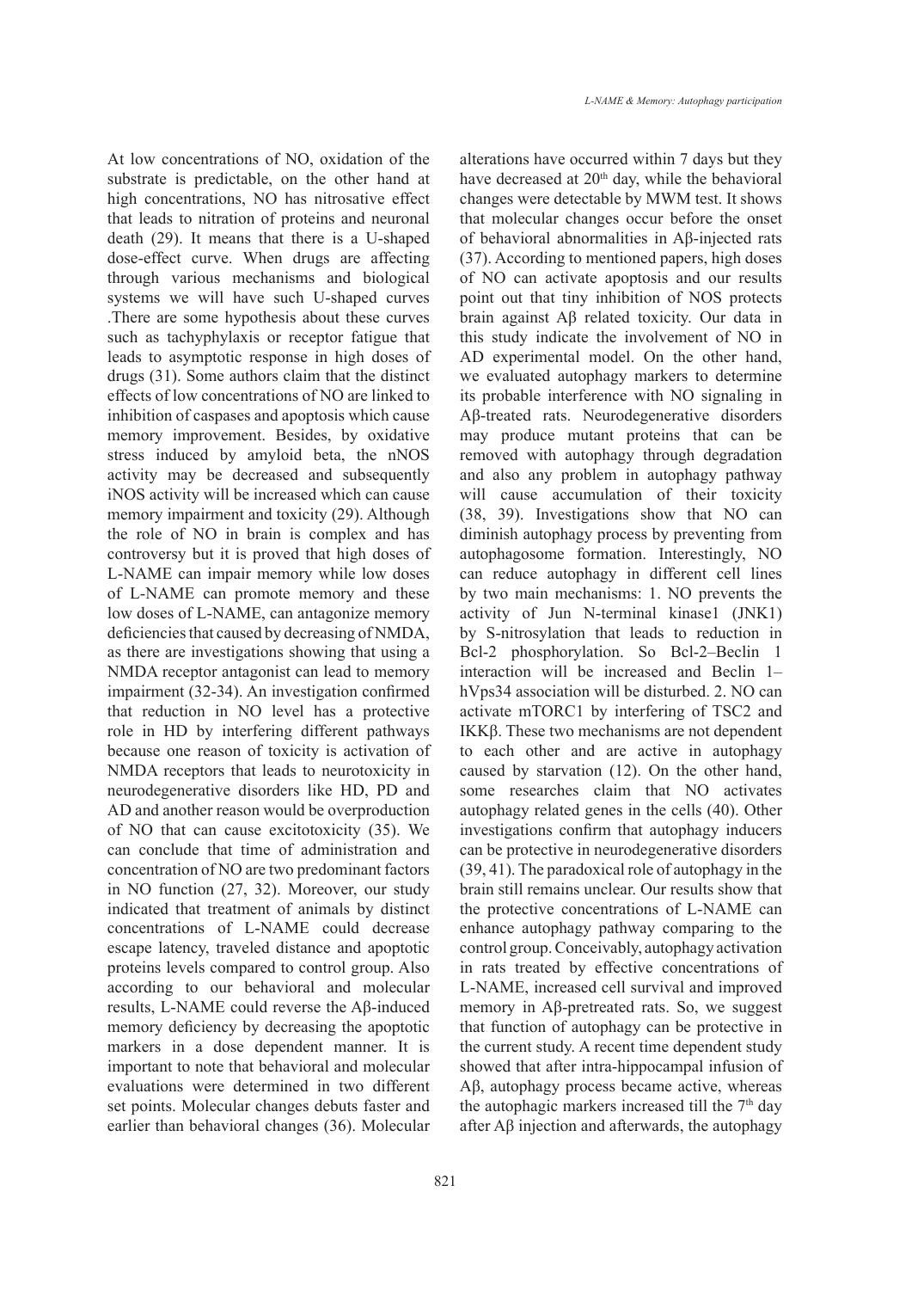markers decreased in a temperate manner. On the other hand, apoptosis pathway, started to increase in Aβ-treated rats significantly on  $7<sup>th</sup>$ day after its injection (42). Here, in our study we can justify our results in the same way. It means that on  $7<sup>th</sup>$  day after Aβ injection, we evaluated the molecular changes and we found an increase in apoptotic markers while autophagy markers did not increase significantly. Besides, using L-NAME at distinct concentrations could attenuate the Aβ-induced apoptosis and also enhance autophagy significantly. We can conclude that reduction in autophagy may lead the degraded neurons to apoptotic pathway (43).

#### **Conclusion**

In conclusion, inhibition of NOS enhances spatial memory consolidation and attenuates apoptosis dose dependently. Our results suggest that activation of autophagy by a NOS inhibitor can lay off progress of neurodegeneration in AD rat models. The protective role of autophagy and the deteriorative role of apoptosis is the hypothesis that can be dependent to various factors, so some more investigations (using autophagy inducers or inhibitors in AD rats with or without L-NAME) might be performed to elucidate the exact role of autophagy in NO signaling.

#### **Acknowledgment**

This work was supported by funds from Tehran University of Medical Sciences.

### **References**

- (1) Hahn K, Myers N, Prigarin S, Rodenacker K, Kurz A, Forstl H, Zimmer C, Wohlschlager AM and Sorg C. Selectively and progressively disrupted structural connectivity of functional brain networks in Alzheimer›s disease - revealed by a novel framework to analyze edge distributions of networks detecting disruptions with strong statistical evidence. *Neuroimage* (2013) 81: 96-109.
- Dawson TM, Dawson VL and Snyder SH. A novel (2) neuronal messenger molecule in brain: the free radical, nitric oxide. *Ann Neurol.* (1992) 32: 297-311.
- Chan JY, Cheng HL, Chou JL, Li FC, Dai KY, Chan SH (3) and Chang AY. Heat shock protein 60 or 70 activates nitric-oxide synthase (NOS) I- and inhibits NOS II-

associated signaling and depresses the mitochondrial apoptotic cascade during brain stem death. *J. Biol. Chem.* (2007) 282: 4585-4600.

- Li S, Wang W, Wang C and Tang YY. Possible (4) involvement of NO/NOS signaling in hippocampal amyloid-beta production induced by transient focal cerebral ischemia in aged rats. *Neurosci Lett.* (2010) 470: 106-110.
- (5) Yang SN, Hsieh WY, Liu DD, Tsai LM, Tung CS and Wu JN. The involvement of nitric oxide in synergistic neuronal damage induced by beta-amyloid peptide and glutamate in primary rat cortical neurons. *Chin. J. Physiol.* (1998) 41: 175-179.
- (6) Sharma B and Sharma PM. Arsenic toxicity induced endothelial dysfunction and dementia: pharmacological interdiction by histone deacetylase and inducible nitric oxide synthase inhibitors. *Toxicol. Appl. Pharmacol.*  (2013) 273: 180-188.
- $(7)$  Keller JN, Dimayuga E, Chen Q, Thorpe J, Gee J and Ding Q. Autophagy, proteasomes, lipofuscin, and oxidative stress in the aging brain. *Int. J. Biochem. Cell Biol.* (2004) 36: 2376-2391.
- Noda T and Yoshimori T. Molecular basis of canonical (8) and bactericidal autophagy. *Int. Immunol.* (2009) 21: 1199-1204.
- Tizon B, Sahoo S, Yu H, Gauthier S, Kumar AR, (9) Mohan P, Figliola M, Pawlik M, Grubb A, Uchiyama Y, Bandyopadhyay U, Cuervo AM, Nixon RA and Levy E. Induction of autophagy by cystatin C: a mechanism that protects murine primary cortical neurons and neuronal cell lines. *PLoS One.* ( 2010) 5: 9819.
- (10) Lee JA and Gao FB. Regulation of Abeta pathology by beclin 1: a protective role for autophagy? *J. Clin. Invest.* (2008) 118: 2015-2018.
- (11) Zhang L, Cardinal JS, Bahar R, Evankovich J, Huang H, Nace G, Billiar TR, Rosengart MR, Pan P and Tsung A. Interferon regulatory factor-1 regulates the autophagic response in LPS-stimulated macrophages through nitric oxide. *Mol. Med.* (2012) 18: 201-208.
- (12) Sarkar S, Korolchuk VI, Renna M, Imarisio S, Fleming A, Williams A, Garcia-Arencibia M, Rose C, Luo S and Underwood BR. Complex inhibitory effects of nitric oxide on autophagy. *Mol. Cell* ( 2011) 43: 19-32.
- (13) Dodson M, Darley-Usmar V and Zhang J. Cellular metabolic and autophagic pathways: traffic control by redox signaling. *Free Radic. Biol. Med.* (2013) 63: 207-221.
- (14) Salminen A, Kaarniranta K, Kauppinen A, Ojala J, Haapasalo A, Soininen H and Hiltunen M. Impaired autophagy and APP processing in Alzheimer›s disease: The potential role of Beclin 1 interactome. *Prog. Neurobiol.* (2013) 106-107: 33-54.
- Paxinos G and Watson C. *The rat brain in stereotaxic*  (15) coordinates. 6<sup>th</sup> ed. Oxford: Elsevier Academic, Amsterdam (2007).
- (16) Babanejad S, Naghdi N and Haeri Rohani SA. Microinjection of dihydrotestosterone as a 5α-reduced metabolite of testosterone into CA1 region of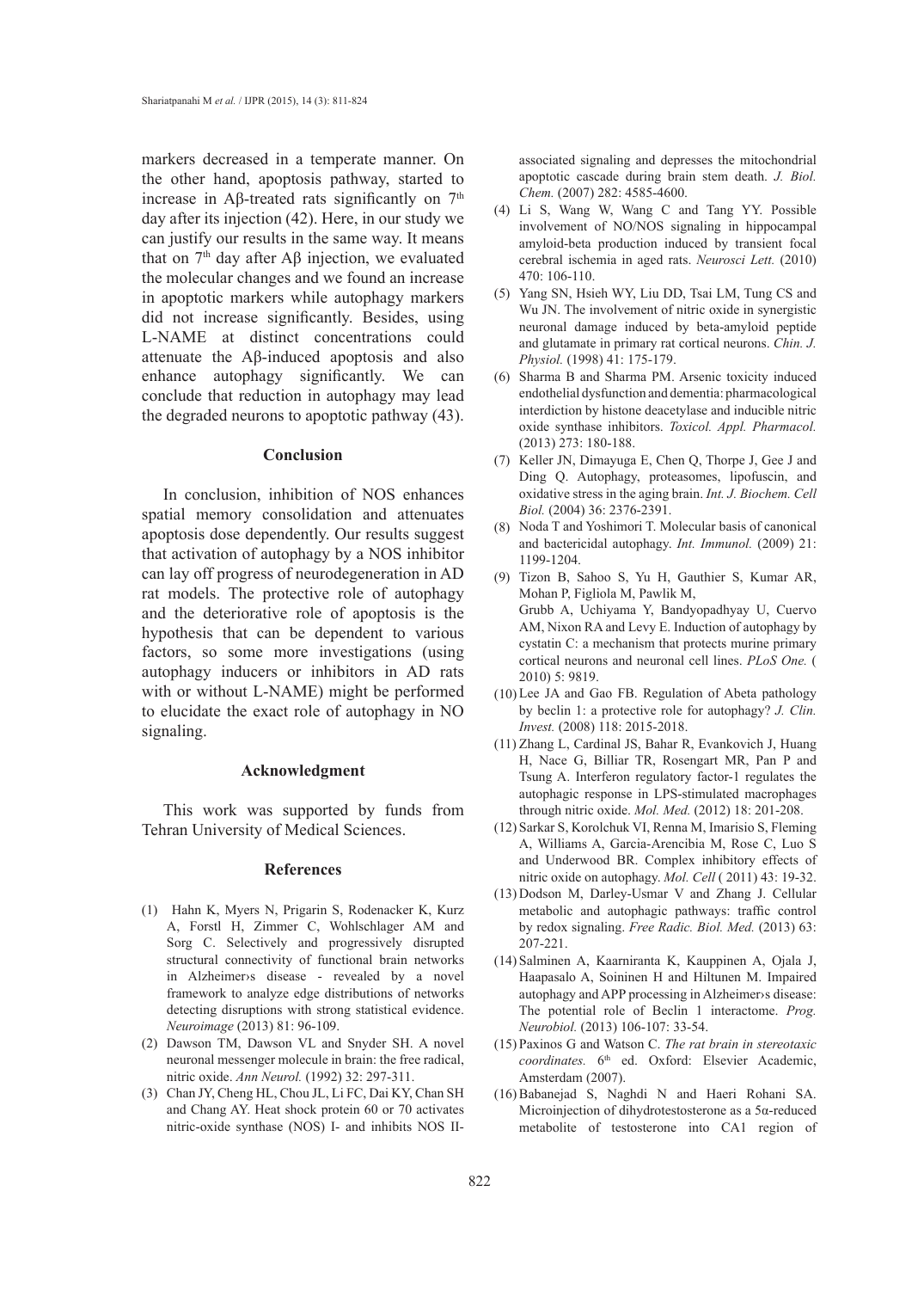hippocampus could improve spatial learning in the adult male rats. *Iran. J. Pharm. Res.* (2012) 11: 661- 669.

- Assadian Narenji S, Naghdi N, Oryan S and (17) Azadmanesh K. Intrahippocampal injection of 3α diol (a testosterone metabolite) and indomethacin (3α-HSD Blocker), impair acquisition of spatial learning and memory in adult male rats. *Iran. J. Pharm. Res.* (2013) 12: 457-469.
- Tabrizian K, Najafi S, Belaran M, Hosseini-Sharifabad (18) A, Azami K, Hosseini A, Soodi M, Kazemi A, Kebriaeezadeh A and Sharifzadeh M*.* Effects of selective iNOS inhibitor on spatial memory in recovered and non-recovered ketamine inducedanesthesia in wistar Rats. *Iran. J. Pharm. Res.* (2010)  $9.313 - 320$
- $(19)$  Bradford MM. A rapid and sensitive method for the quantitation of microgram quantities of protein utilizing the principle of protein-dye binding. *Anal. Biochem.* (1976) 72: 248-254.
- (20) Yamanaka R, Shindo Y, Hotta K, Suzuki K and Oka K. NO/cGMP/PKG signaling pathway induces magnesium release mediated by mitoKATP channel opening in rat hippocampal neurons. *FEBS Lett*. (2013) 587: 2643-2648.
- (21) Suenobu N, Shichiri M, Iwashina M, Marumo F and Hirata Y. Natriuretic Peptides and Nitric Oxide Induce Endothelial Apoptosis via a cGMP–Dependent Mechanism. *Arterioscler Thromb. Vasc. Biol. (*1999) 19: 140-146.
- (22) Seyidova D, Aliyev A, Rzayev N, Obrenovich M, Lamb BT, Smith MA, Dela Torre JC, Perry G and Aliev G. The role of nitric oxide in the pathogenesis of brain lesions during the development of Alzheimer›s disease. *In-vivo* (2004) 18: 325-334.
- Duncan AJ and Heales SJ. Nitric oxide and neurological (23) disorders. *Mol. Aspects Med. (*2005) 26: 67-96.
- (24) Shen F, Li Y-J, Shou X-J and Cui C-L. Role of the NO/ sGC/PKG signaling pathway of hippocampal CA1 in morphine-induced reward memory. *Neurobiol. Learn Mem.* (2012) 98: 130-138.
- (25) Kovaleva V, Berezhnaya E, Komandirov M, Rudkovskii M and Uzdensky A. Involvement of nitric oxide in photodynamic injury of neurons and glial cells. *Nitric Oxide* (2013) 29: 46-52.
- (26) Thomas DD, Ridnour LA, Isenberg JS, Flores-Santana W, Switzer CH, Donzelli S, Hussain P, Vecoli C, Paolocci N, Ambs S, Colton C A, Harris CC, Roberts DD and Wink DA. The chemical biology of nitric oxide: Implications in cellular signaling. *Free Radic Biol. Med.* (2008) 45: 18-31.
- (27) Contestabile A, Monti B, Contestabile A and Ciani E. Brain nitric oxide and its dual role in neurodegeneration/ neuroprotection: understanding molecular mechanisms to devise drug approaches. *Curr. Med. Chem.* (2003) 10: 2147-2174.
- Limon ID, Díaz A, Mendieta L, Chamorro G, Espinosa (28) B, Zenteno E and Guevara J. Amyloid-β< sub> 25– 35</sub> impairs memory and increases NO in the

temporal cortex of rats. *Neurosci. Res.* (2009) 63: 129- 137.

- (29) Diaz A, Mendieta L, Zenteno E, Guevara J and Limon ID. The role of NOS in the impairment of spatial memory and damaged neurons in rats injected with amyloid beta 25–35 into the temporal cortex. *Pharmacol. Biochem. Behav.* (2011) 98: 67-75.
- Díaz A, De Jesús L, Mendieta L, Calvillo M, (30) Espinosa B, Zenteno E, Guevara J and Limón ID. The amyloid-β< sub> 25–35</sub> injection into the CA1 region of the neonatal rat hippocampus impairs the long-term memory because of an increase of nitric oxide. *Neurosci. Lett.* (2010) 468: 151-155.
- (31) Georgiadou G and Pitsikas N. Repeated administration of the nitric oxide synthase inhibitor l-NAME differentially affects rats' recognition memory. *Behav. Brain Res.* (2011) 224: 140-144.
- $(32)$  Boultadakis A and Pitsikas N. Effects of the nitric oxide synthase inhibitor L-NAME on recognition and spatial memory deficits produced by different NMDA receptor antagonists in the rat. *Neuropsychopharmacol.*  (2010) 35: 2357-2366.
- Wass C, Archer T, Pålsson E, Fejgin K, Klamer D, (33) Engel JA and Svensson L. Effects of phencyclidine on spatial learning and memory: nitric oxide-dependent mechanisms. *Behav. Brain Res.* (2006a) 171: 147-153.
- Wass C, Archer T, Pålsson E, Fejgin K, Alexandersson (34) Å, Klamer D, Engel JA and Svensson L. Phencyclidine affects memory in a nitric oxide-dependent manner: working and reference memory. *Behav. Brain Res.*  (2006b) 174: 49-55.
- $(35)$  Gu Z, Nakamura T and Lipton SA. Redox reactions induced by nitrosative stress mediate protein misfolding and mitochondrial dysfunction in neurodegenerative diseases. *Mol. Neurobiol.* (2010) 41: 55-72.
- (36) Morgado-Bernal I. Learning and memory consolidation: linking molecular and behavioral data. *Neurosci.* (2011) 176: 12-19.
- Ashabi G, Ramin M, Azizi P, Taslimi Z, Alamdary SZ, (37) Haghparast A, Ansari N, Motamedi F and Khodagholi F. ERK and p38 inhibitors attenuate memory deficits and increase CREB phosphorylation and PGC-1α levels in Aβ-injected rats. *Behav. Brain Res.* (2012) 232: 165-173.
- (38) Ravikumar B, Acevedo-Arozena A, Imarisio S, Berger Z, Vacher C, O›Kane CJ, Brown SD and Rubinsztein DC. Dynein mutations impair autophagic clearance of aggregate-prone proteins. *Nat. Genet.* (2005) 37: 771- 776.
- (39) Sarkar S, Ravikumar B, Floto R and Rubinsztein D. Rapamycin and mTOR-independent autophagy inducers ameliorate toxicity of polyglutamineexpanded huntingtin and related proteinopathies. *Cell Death Differ.* (2008) 16: 46-56.
- Lempiainen J, Finckenberg P, Mervaala EE, Sankari (40)S, Levijoki J and Mervaala EM. Caloric restriction ameliorates kidney ischaemia/reperfusion injury through PGC-1alpha-eNOS pathway and enhanced autophagy. *Acta. Physiol. (Oxf)* (2013) 208: 410-421.